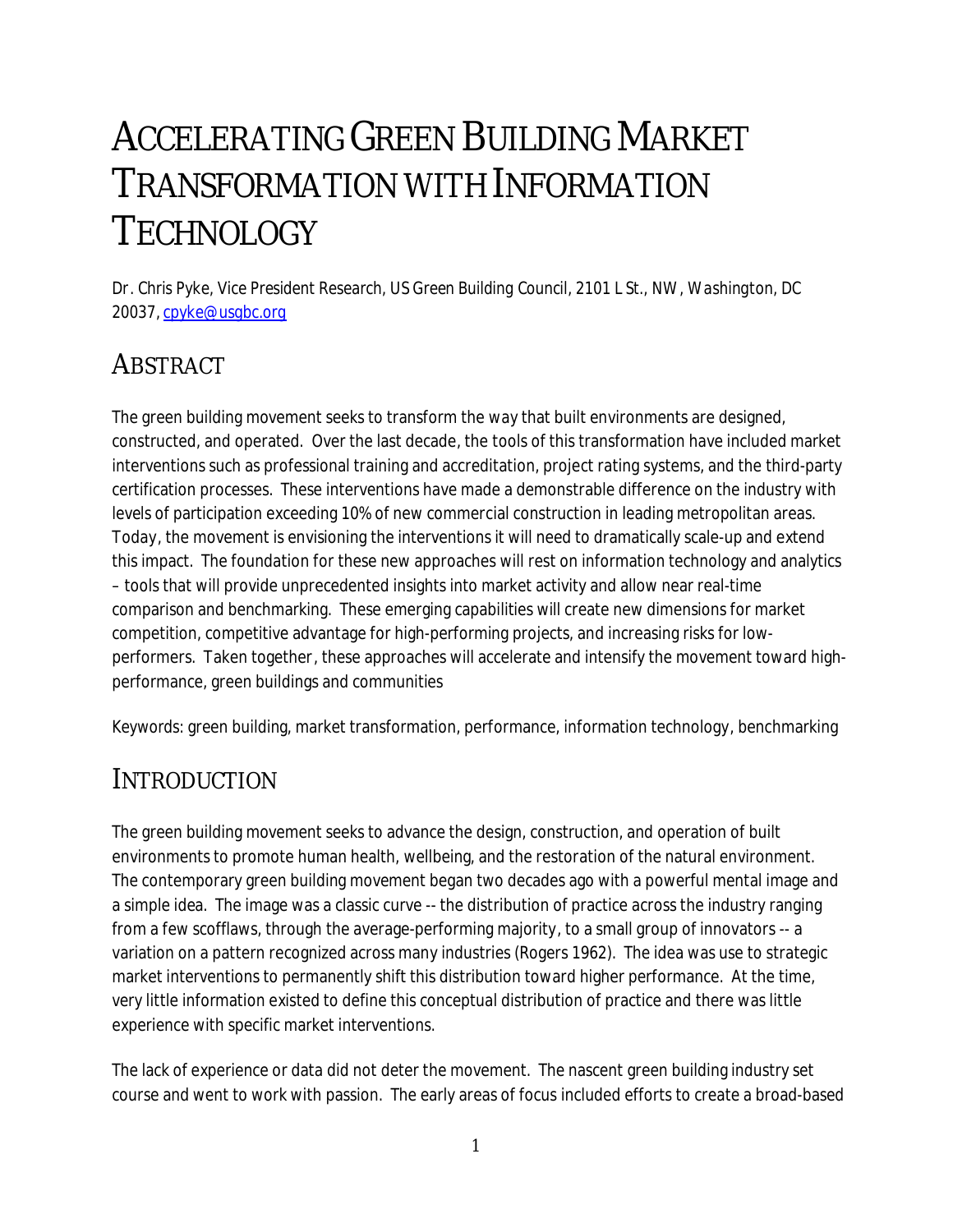industry coalition, grow a trained workforce, create assessment tools, and reward buildings based on performance and achievement. There are clear signs of success in each of these areas. Here, we will focuses on new opportunities related to information and analytics related to projects.

Green building practice rests on tools and processes to design and assess high-performance, green buildings and communities (i.e., projects). These tools and process allow practitioners to identify and communicate about relative merits of green building strategies (e.g., integrative design, energy efficiency, or water conservation, the achievement of milestones (e.g., facilities management policies), and, ultimately, the performance of whole systems ranging from interior spaces to neighborhoods (e.g., whole building energy performance). $^1$  These tools and processes are codified in building rating systems, such as the US Green Building Council's Leadership in Energy and Environmental Design (LEED™) and a number of analogous systems around the world (Cole 1999).

LEED provides practitioners with a platform to advance the consideration of issues related to location and transportation, design and engineering processes, construction activity, site planning, energy, water, materials, indoor environmental quality, and innovation. One of LEED's fundamental benefits to the market is greater transparency about the achievements and performance of buildings with regard to these previously invisible characteristics.

Over the past decade, the day-to-day tools underlying LEED have been a simple paper scorecard and, at the end of the process, a glass plaque displayed in a building lobby. It is remarkable to consider the impact that these simple elements have had on the building industry. Today, we have the opportunity to build on these fundamental goals and concepts with information technologies that can vastly accelerate and scale-up their impact. This paper describes one vision for this new phase of informationpowered, analytically-driven market transformation.

### **MARKET EFFICIENCY**

Classical economics assumes that market participants have equal and immediate access to information (Fama 1970, Malkiel 2003). Markets use this information to set prices and value assets. Today, real estate markets have developed sophisticated tools to provide information on the financial aspects of individual buildings and portfolios. Commercial information services provide data and benchmarking related to capital cost, sales price, tenancy, and a myriad of other factors. Markets for this information are sophisticated and highly segmented. However, there are no readily accessible, consistent, or comprehensive resources to address the non-financial dimensions of assets, such as energy use, water consumption, or occupant experience in or around the property. The absence of this information

<sup>-</sup><sup>1</sup> In this context, the term "performance" refers to a measurable, typically quantitative metric, such as energy efficiency, renewable energy generation, water consumption, or occupant satisfaction. The term "achievement" refers to binary or qualitative activities, such as policies, procedures, or discrete choices (e.g., green cleaning, commissioning, or the use of third-party certified building products). The terms are often used together as "performance and achievement" to reflect the typical range of green building practice. <sup>2</sup> See [www.usgbc.org/leed](http://www.usgbc.org/leed) for more information.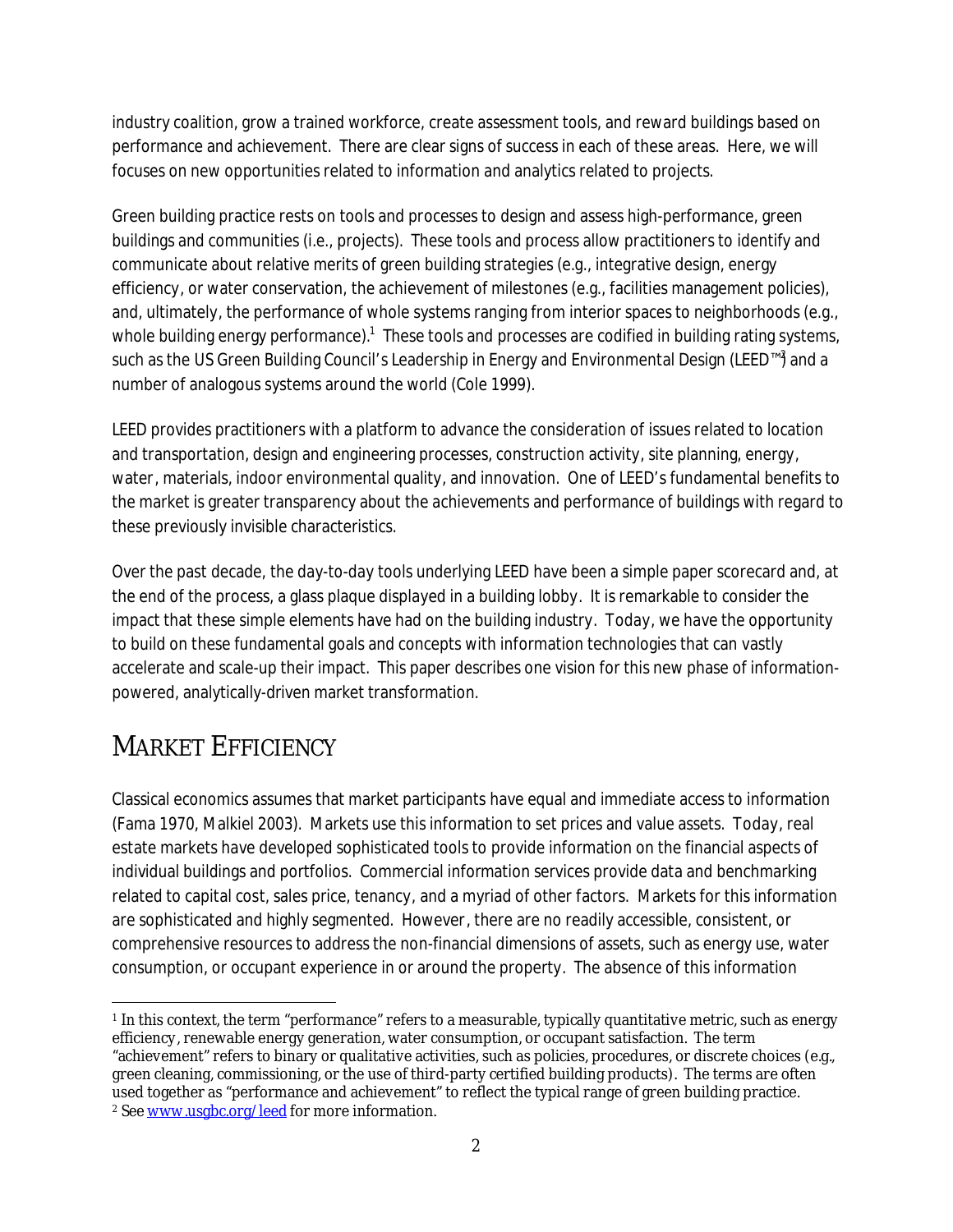contributes to inefficient markets, impairs innovation, and, in some cases, contributes to market failure (Gillingham et a. 2009).

The most direct remedy to this situation is to create public and private mechanisms to provide information on the non-financial aspects of assets, i.e., the green dimensions of homes and commercial buildings. This can be accomplished through public labeling programs and private efforts to create asset dashboards and Key Performance Metrics. The development of these programs is accelerating, witnessed by the success of building-level Energy Performance Certificates in the European Union, green building certification, and, in a few major metropolitan areas, municipal energy benchmarking (IEA 2010). However, these efforts are only scratch the surface. Ultimately, we need to connect information about energy performance with detailed information about project attributes (e.g., technologies, management strategies, etc.) and utilization (e.g., occupancy schedules, occupant density). These data must then be embedded in tools and services explicitly designed to foster constructive competitive and accelerate market transformation.

# ACCELERATING THE DIFFUSION OF INNOVATION

Information about outcomes and performance are the foundation and currency for the next generation of green building. However, by itself, this is not sufficient to propel the next generation of market transformation. Information alone does not drive the change. It needs to be interpreted and attached to mechanisms that create clear market opportunities for high-performing projects and, by extension, competitive risks for low-performers. This is where our interest here diverges from agnostic market analytics. The green building movement seeks to use this information to drive permanent, selfsustaining change. Simply providing richer reporting on the status quo is inadequate. Our success will ultimately be measured by the rate and magnitude of change.

This means that we seek to use information technology to actively accelerate the diffusion of innovation. This concept refers to the rate with which new practices are taken up by market participants. Some industries have a long tradition of embracing diffusion theory and working across research, development, and deployment to accelerate change. For example, programs to increase appliance efficiency have raised the bar repeatedly over the past decades and achieved notable success (Nadel et a. 2003, Gillingham et a. 2006).

The building sector as a whole has not traditionally embraced these concepts, particularly for whole buildings or real estate portfolios. Yet, information technologies create opportunities for new, scalable market interventions. We recognize and address four key dimensions in our work:

• **Define outcomes – dimensions for performance and evaluation:** Green building is not, in isolation, an outcome. It is a framework, and we have developed new approaches to defining and evaluating specific outcomes expected from green buildings. These outcomes provide the basis for market competition and differentiation.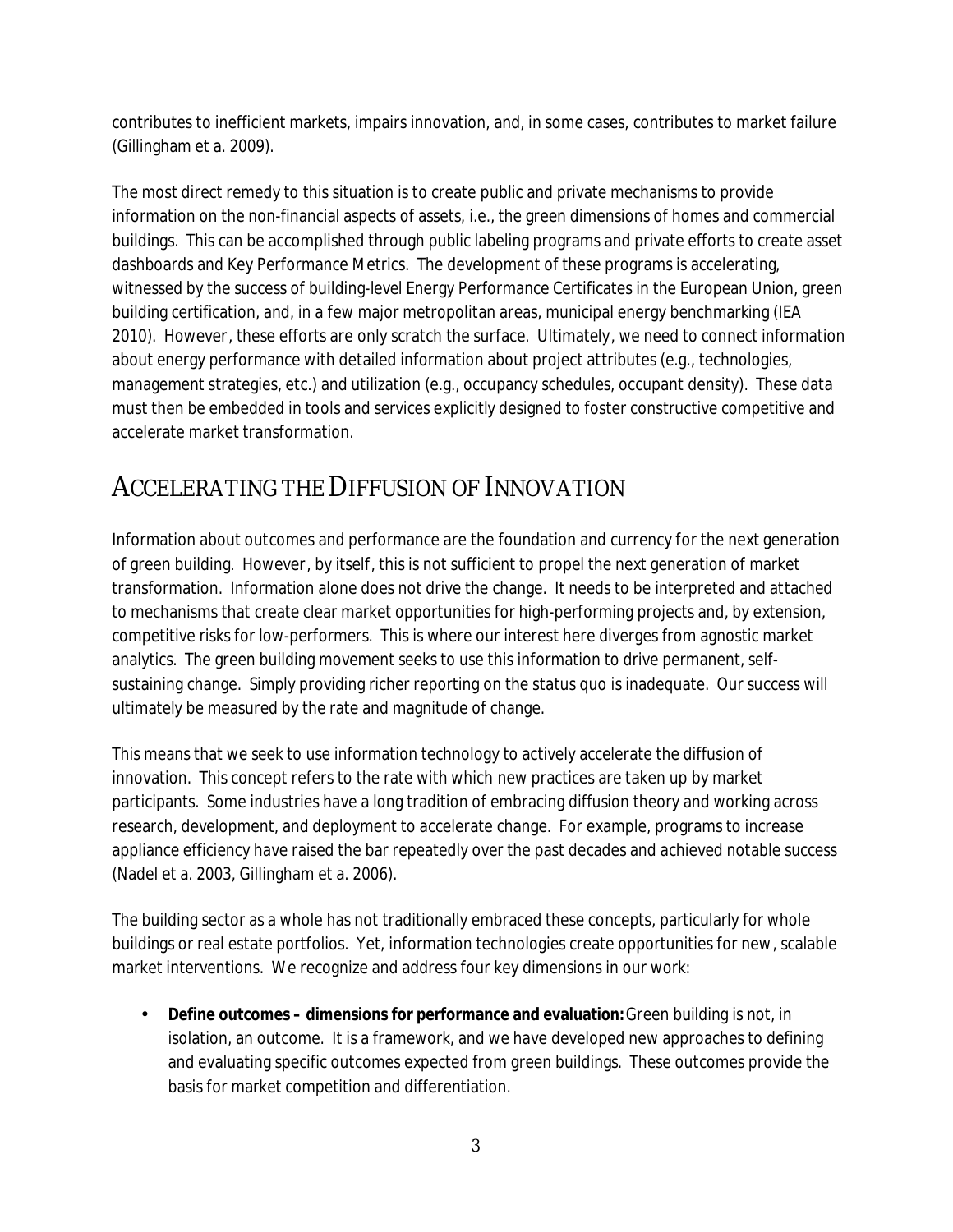- **Understand and reward high-performers:** These new performance dimensions can be used to sort and rank projects, discover their underlying practices, products, and services, and create performance-based reward systems.
- **Inspire and assist low performers:** Conversely, this information creates the opportunity for lowperforming projects to identify higher-performing peers and

### **OUTCOMES**

Over the last decade, green building has been rooted in a single, simple perform dimension: the total number of points a project achieves with respect to the criteria of a rating system. This dimension is segmented into categories, such as LEED's Certified, Silver, Gold, and Platinum. The act of certification and, at times, the level certification became a goal in itself.

Over the last several years, we have explored new approaches to expand this traditional focus, including developing and implementing a multi-dimensional framework linking green building outcomes and

practices. Our terminology has evolved with our understanding. An initial version of this framework was released as part of a package in LEED 2009 (USGBC 2008). In this framework, every green building "credit" (a.k.a., strategy) is quantitatively associated with 13 environmental "impact categories", such as greenhouse gas emissions, resource depletion, and smog formation. This is used to assign weights (points) to individual credits. It also allows credit achievement to be used to track specific outcomes –



literally unpacking information collected during certification.

In LEED 2012, these categories will be adapted to include seven core green building outcomes (e.g., greenhouse gas emissions reduction) supported by a set of over 30 metrics (e.g., energy efficiency, renewable energy production). The bottom line is that the design of the next generation of ratings systems with be closely tied to specific outcomes. In turn, these design tools will create opportunities for advanced analytics relating project performance and achievement to specific outcomes.

Taken together, a paradigm is rapidly emerging that will allow green buildings to be defined and analyzed across a set of well-defined, sometimes standardized, performance dimensions or outcomes (e.g., UNEP SBCI 2009). These outcomes or performance dimensions can be as "simple" as energy use intensity (e.g., annual energy use per square unit of floor space) or much more complicated, synthetic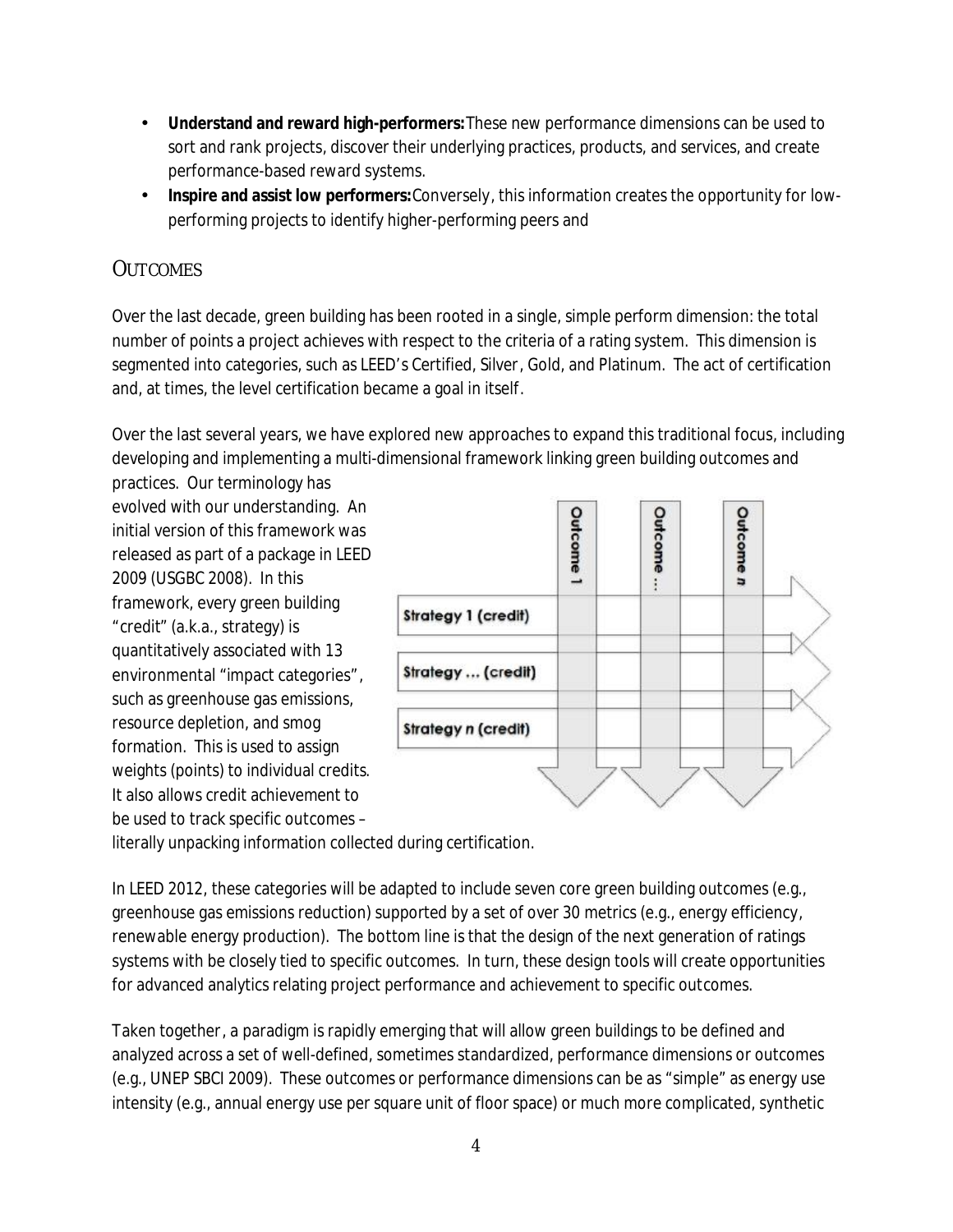measures, such as the 29 weighted factors included in the LEED 2009 GHG Index. Each of these metrics provides a new dimension to rank and sort green building projects with respect to different goals and outcomes.

#### HIGHER PERFORMERS

Each performance dimension is populated with real projects using third-party verified data collected

during the certification process. In every case, we have the opportunity to identify and reward high performers. Simply scoring based on performance is a first step. However, technology allows us to create and share more valuable information. We seek to understand the factors that contribute to a level of performance and achievement. Fundamentally, we want to understand *how* projects achieve a given level of relative performance. This means identifying and tracking relationships



between people, organizations, practices, technologies, and a myriad of other factors. Each highperforming project has value as a model for lower-performing projects and a milestone for those that achieved it.

| CATEGORY                        | <b>POINTS</b> | <b>RANKING?</b> |
|---------------------------------|---------------|-----------------|
| Energy and<br>Atmosphere        | 25/30         |                 |
| Materials and Resources         | 10/14         |                 |
| Indoor Environmental<br>Quality | 17/19         |                 |
| Sustainable Sites               | 8/12          |                 |
| Water Efficiency                | 7/10          |                 |
| Innovation in<br>Operations     | 7/7           |                 |
| Total                           | 74            |                 |

Today, we can use a demonstration information system called the Green Building Information Gateway [\(www.gbig.org](http://www.gbig.org)) to begin to identify and explore high-performing projects across multiple outcome dimensions. For example, the table to the left illustrates the performance and achievement of an exemplary office building in Chicago, IL across six categories. The accompanying density plots compare the selected project (the dark triangle) with others certified using the same rating system, in this case LEED for Existing Building: Operations & Maintenance (more information is available from <http://www.gbig.org/projects/10049661>).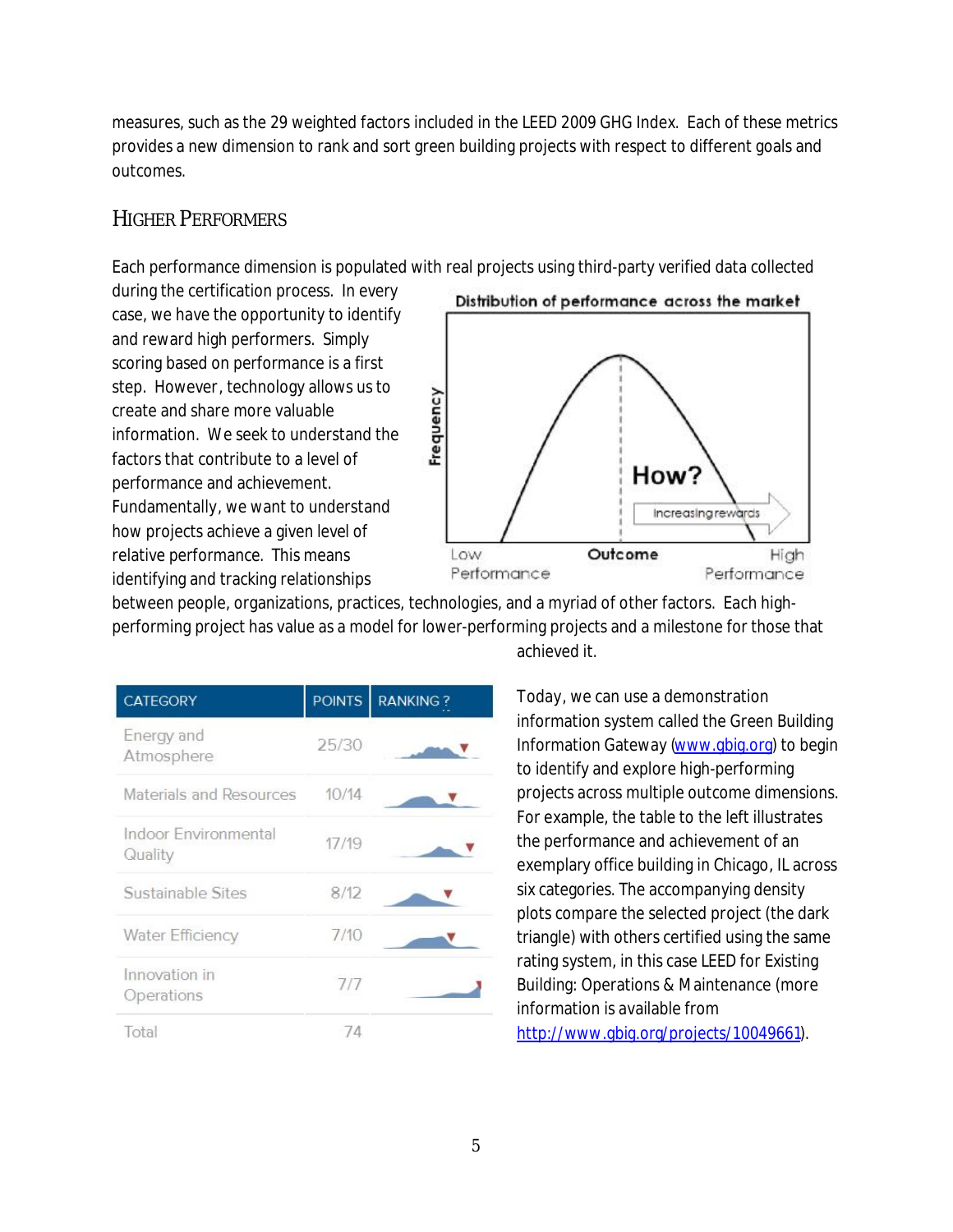Our ambition is to use this type of data and information technology to shorten cycles between innovation, market uptake, operational performance, and positive recognition. This means creating increasingly-automated information systems that collect data on performance, practice, and technology in near-real time and provide dynamic, context-relevant benchmarking and recommendations. This will provide decision makers with clear and timely information for their market – green "comps" not current available in the real estate industry.

### LOWER PERFORMERS

The green building industry has always been comfortable recognizing high-performers. The preceding

approach to high performers accelerates this process and increases the timeliness and relevance of information flows as tools for market transformation. However, for every high performer there are a commensurate number of under-performers. Outside of Lake Woebegone, such under-performers are statistically inevitable.

Yet, we have been less aggressive in rigorously searching them out and trying to understand and assist them. We must find a way through or around our inhibitions regarding underperformance and low achievement. We must



| pursue an understanding of these projects that is equal or greater to our energies devoted to |  |  |
|-----------------------------------------------------------------------------------------------|--|--|
|                                                                                               |  |  |

| <b>CATEGORY</b>                 | <b>POINTS</b> | <b>RANKING?</b> |
|---------------------------------|---------------|-----------------|
| Energy and<br>Atmosphere        | 1/17          |                 |
| Materials and Resources         | 7/13          |                 |
| Indoor Environmental<br>Quality | 5/15          |                 |
| Sustainable Sites               | 7/14          |                 |
| <b>Water Efficiency</b>         | 2/5           |                 |
| Innovation in Design            | 5/5           |                 |
| Total                           | 27            |                 |

recognizing and rewarding high-performance.

Fortunately, we can adapt the same foundation of information technologies to identify projects that under performance or achieve less than their peers. We can then dive deeper to understand *why* these projects lag their peers and recommend specific strategies for improvement based on practices used by comparable projects. We want to understand the challenges and, if necessary, create new or improved interventions to barriers such as technology limitations, technical understanding, or first costs.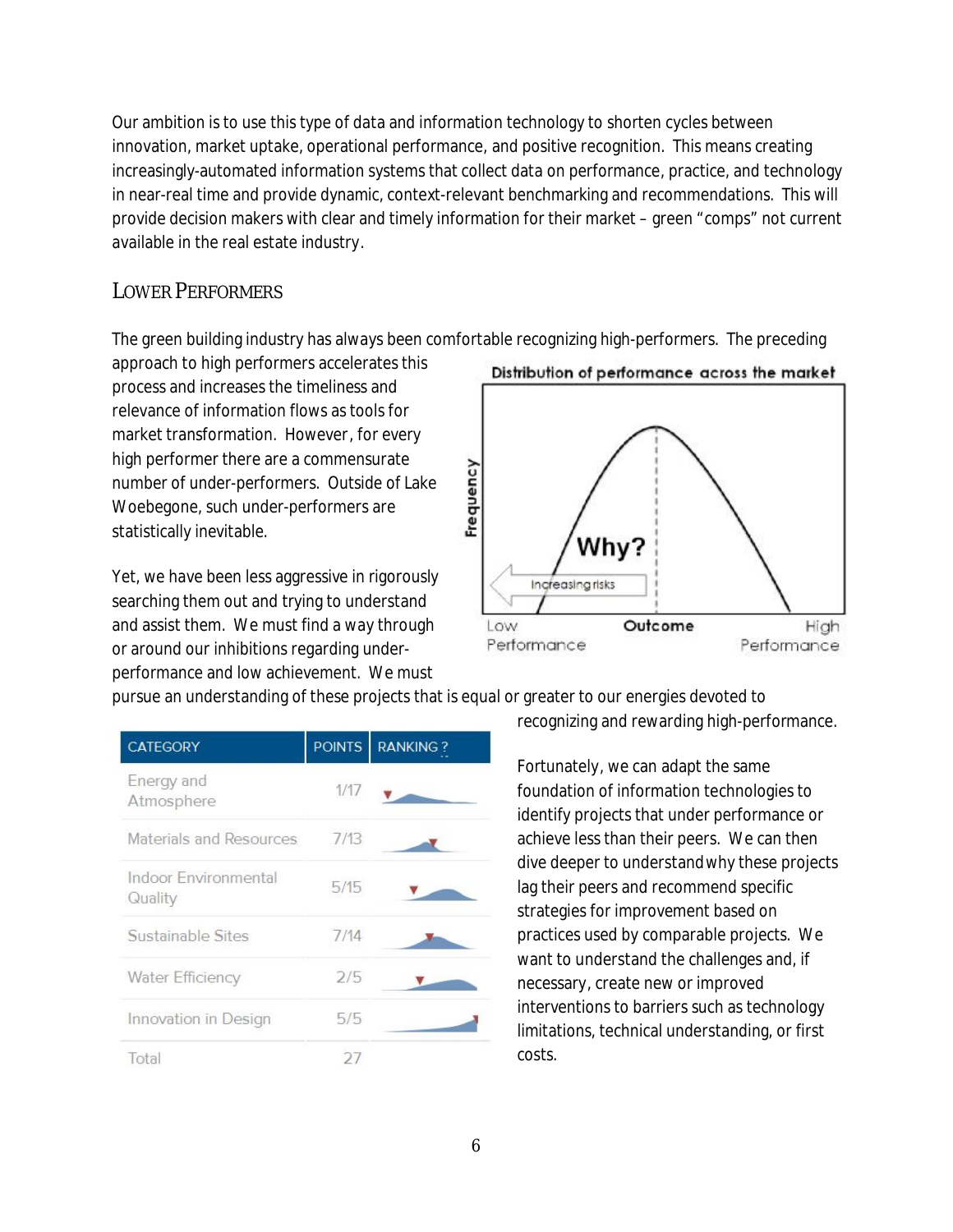Again, we can use the Green Building Information Gateway [\(www.gbig.org](http://www.gbig.org)) to begin to identify and explore relatively low achieving projects across multiple outcome dimensions. The accompanying graphic illustrates selected metrics for a LEED for New Construction (version 2.2) project in Washington, DC (more information is available from<http://www.gbig.org/projects/10100317>).

Fundamentally, this is simple mirror image of our approaches to high-performers. We seek to use information technologies to "unpack" projects, identify similar, higher-performing projects, and use data analysis to flag potential problems. We have the opportunity to use information technologies to highlight strategies used by comparable higher performance projects.

# **CONCLUSION**

The success of green building over the last decade attests to the ability for relatively simple interventions to produce demonstrable market transformation. The coming decade requires new tools and approaches to bring these concepts to scale and to generate the pace of change needed to achieve our mission of creating sustainable, healthy, high-performance built environments.

My belief is that this change will be powered by a new generation of information technologies specifically designed and deployed to promote market-based competition across multiple dimensions, understand and learn from high-performers, and recognize and improve low-performers. Every performance dimension we track provides an opportunity to competitive differentiation. Every high performing project we identify and rank provides an opportunity to learn, recognize, and reward. Every low performing project we touch provides an opportunity for education, investment, and improvement.

The critical technologies are in hand or rapidly emerging, including search, recommendation engines, distributed sensors, social media, service-based software architectures, and cloud solutions. We will engage orders of magnitude more projects and, ultimately, move from an episodic "certification event" to regime of continuous performance and real time monitoring. We can see the contours of this new world and envision its sweeping implications for green building practice.

### **REFERENCES**

- Cole (1999) Building Environmental Assessment Methods: Clarifying Intentions. *Building Research and Information* 27(4/5):230-246.
- Fama, E. (1970) Efficient capital markets: a review of theory and empirical work*. Journal of Finance* 25(2):383-417.
- Gillingham, K., Newell, R., and K. Palmer. 2006. Energy efficiency policies: a retrospective examination*. Annual Review of Environment and Resource Management* 31:161-192.
- Gillingham K., Newell, R.G., and K. Palmer. 2009. Energy efficiency economics and policy. Resources for the Future RFF-DP-09-13. 32 pages.